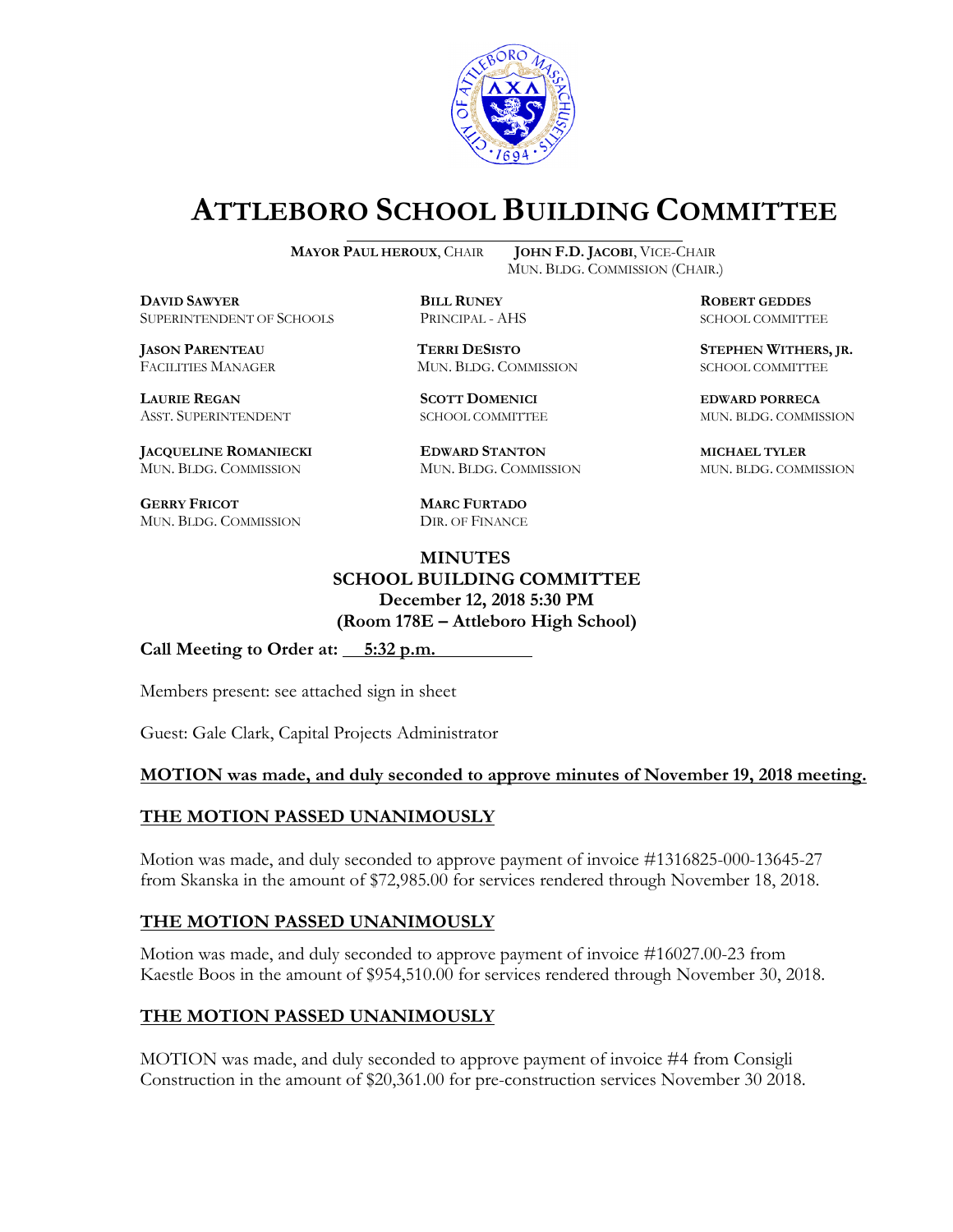## **THE MOTION PASSED UNANIMOUSLY**

## **ATTLEBORO HIGH SCHOOL PROJECT**

## **Project update:**

• Utility relocation proposals from National Grid and Columbia Gas discussed-Skanska provided further detail and answered questions from the Mayor and committee members. Roadway and utility work to start in April 2019

VOTE: To recommend Mayor Heroux sign utility relocation proposal from National Grid and authorize payment of \$272,940.01

# **THE MOTION PASSED UNANIMOUSLY**

VOTE: To recommend Mayor Heroux sign utility relocation proposal from Columbia Gas and authorize payment of \$147,873.00

# **THE MOTION PASSED UNANIMOUSLY**

• Subcontractor default insurance (SDI) discussed- insurance carried by Consigli which covers non-filed sub bidders. Benefits of SDI include; one policy held by Consigli, cost savings, streamlined claim process. The City's insurance carrier was contacted for their opinion of SDI. Mayor Heroux to review opinion letter and report back to Committee for further discussion and vote on December 19, 2018.

VOTE: To authorize Consigli to move forward with Subguard (SDI) insurance.

#### **The vote was tabled to December 19, 2018**

• Budget revision request #4 discussion- this request is made to MSBA after payment is made by the City to Columbia Gas and National Grid for utility relocation. Request is to reallocate funds on Form 3011 from owner's contingency line to utility co. fee line. Committee members shared their concern with spending money from contingency so early in the project. Skanksa is not concerned at all as utility work for most projects is done towards the end of the project in this case it is needed at the beginning of the project.

VOTE: To authorize Mayor Heroux, Superintendent Sawyer and School Committee Chair, Stephen Withers, Jr. to sign budget revision request #4 and authorize submission of request to MSBA.

## **THE MOTION PASSED UNANIMOUSLY**

• School signage options- KBA to submit zoning board of appeals application on Monday December  $17<sup>th</sup>$  for school signage. The SBC reviewed four sign options and chose option #4 (brick and stone façade).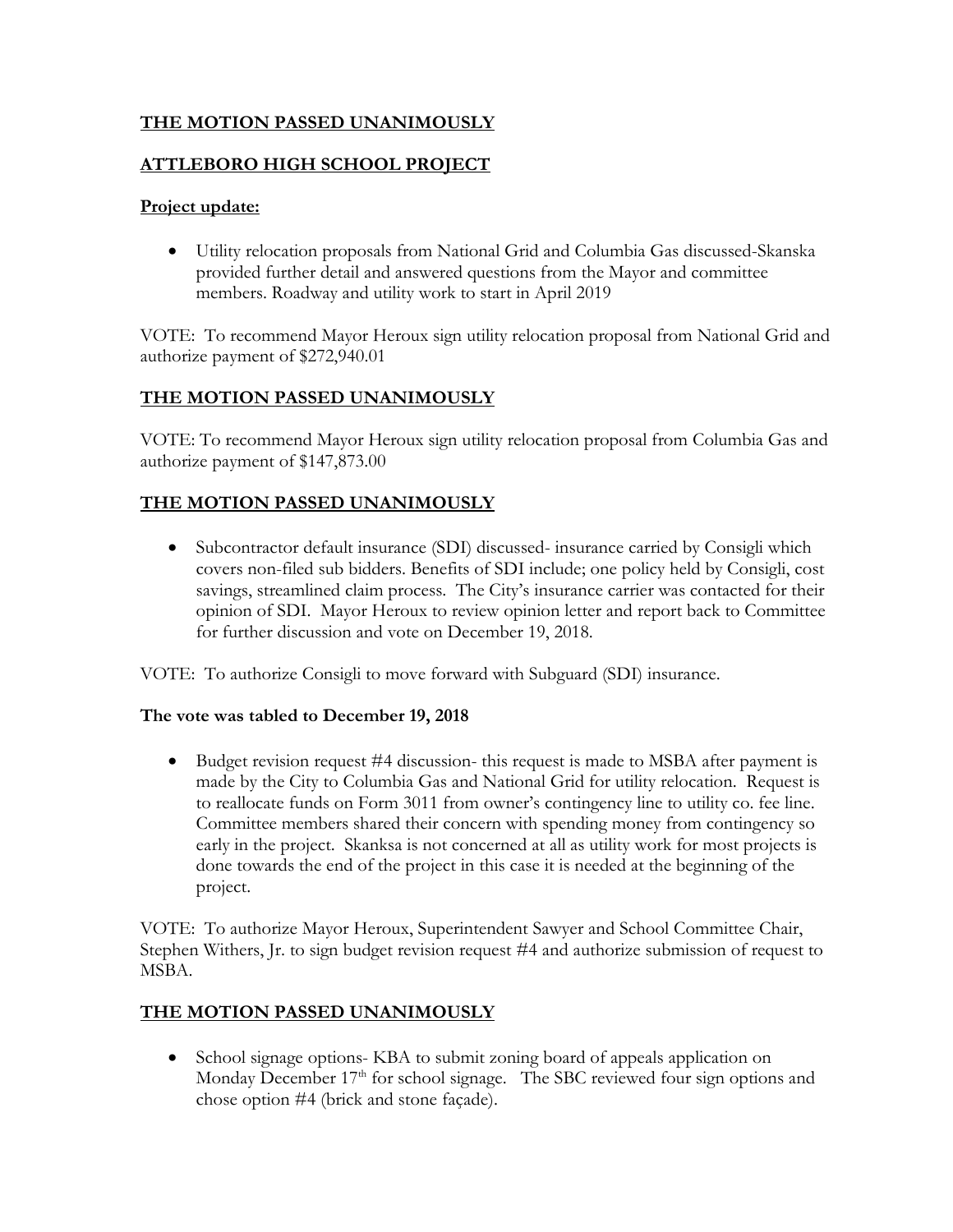VOTE: To approve school sign option #4.

### **THE MOTION PASSED UNANIMOUSLY**

• Restoration of playing fields- proposal from KBA for restoration of playing fields adjacent to Brennan. The new roadway will impact the playing fields and therefore a discussion regarding restoration of the entire field is in order. The KBA proposal would allow for work to be completed before Spring 2020 athletic season. This will eliminate the need for bussing athletes offsite for practices and home games.

VOTE: To authorize amendment to KBA contract in the amount of \$58,150 for baseball field restoration.

## **THE MOTION PASSED UNANIMOUSLY**

**Next Meeting Dates: December 19, 2018 6:20 p.m. followed by 6:30 joint meeting with Municipal Council and School Committee in Bray Auditorium**

**VOTE: To adjourn. \_\_\_\_6:45 p.m.\_\_\_\_\_\_**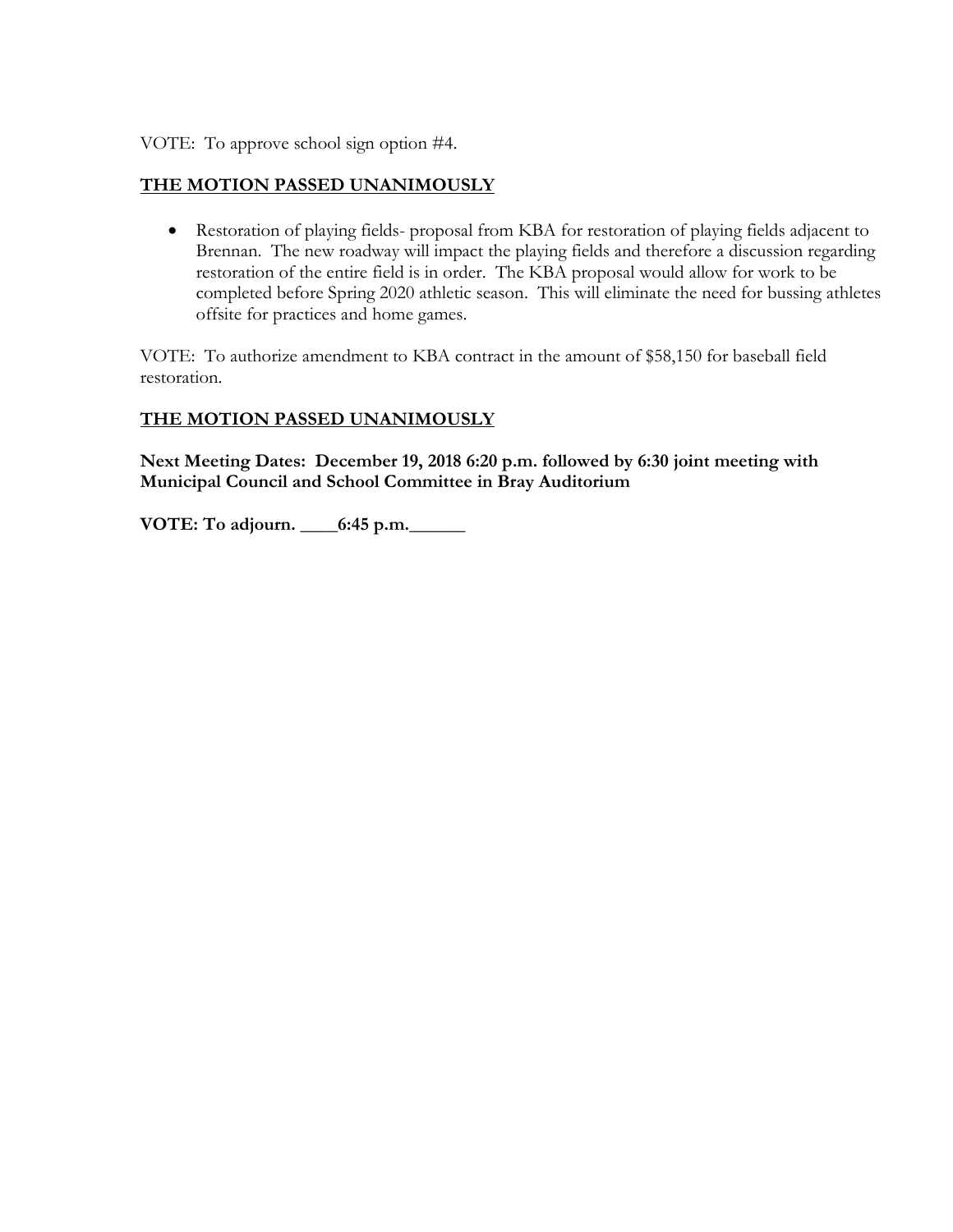# **SBC MEETING**

Attleboro High School Project: December 12, 2018 **Meeting Date: Facilitator:** Mayor Paul Heroux Room 178E AHS Place/Room:

| <b>Name</b>              | <b>Title</b>                 | $Company^{-1}$<br><b>The Se</b> | <b>Signature</b> |
|--------------------------|------------------------------|---------------------------------|------------------|
| Paul Heroux              | Mayor                        | City of Attleboro               | The Heex         |
| Jack Jacobi              | Vice-Chair                   | <b>SBC</b>                      |                  |
| David Sawyer             | Superintendent               | Attleboro Schools               |                  |
| Laurie Regan             | Assistant<br>Superintendent  | Attleboro Schools               |                  |
| <b>Bill Runey</b>        | Principal                    | Attleboro High<br>School        |                  |
| Marc Furtado             | Director of<br>Finance       | <b>Attleboro Schools</b>        |                  |
| Jason Parenteau          | <b>Facilities</b><br>Manager | Attleboro Schools               |                  |
| Scott Domenici           | School<br>Committee          | <b>Attleboro Schools</b>        |                  |
| <b>Robert Geddes</b>     | School<br>Committee          | <b>Attleboro Schools</b>        |                  |
| Stephen Withers, JR      | School<br>Committee          | Attleboro Schools               |                  |
| <b>Edward Stanton</b>    | Member                       | <b>MBC</b>                      |                  |
| <b>Edward Porreca</b>    | Member                       | <b>MBC</b>                      |                  |
| Gerry Fricot             | Member                       | <b>MBC</b>                      |                  |
| Jacqueline<br>Romaniecki | Member                       | <b>MBC</b>                      | manucki          |
| Terri DeSisto            | Member                       | MBC                             | terri            |
| Michael Tyler            | Member                       | <b>MBC</b>                      | X                |
| Mary Ann Williams        | Program<br>Executive         | Skanska                         |                  |
| Dale Caldwell            |                              | Skanska                         |                  |
| Anjanette Kelso          | Program<br>Manager           | Skanska                         |                  |